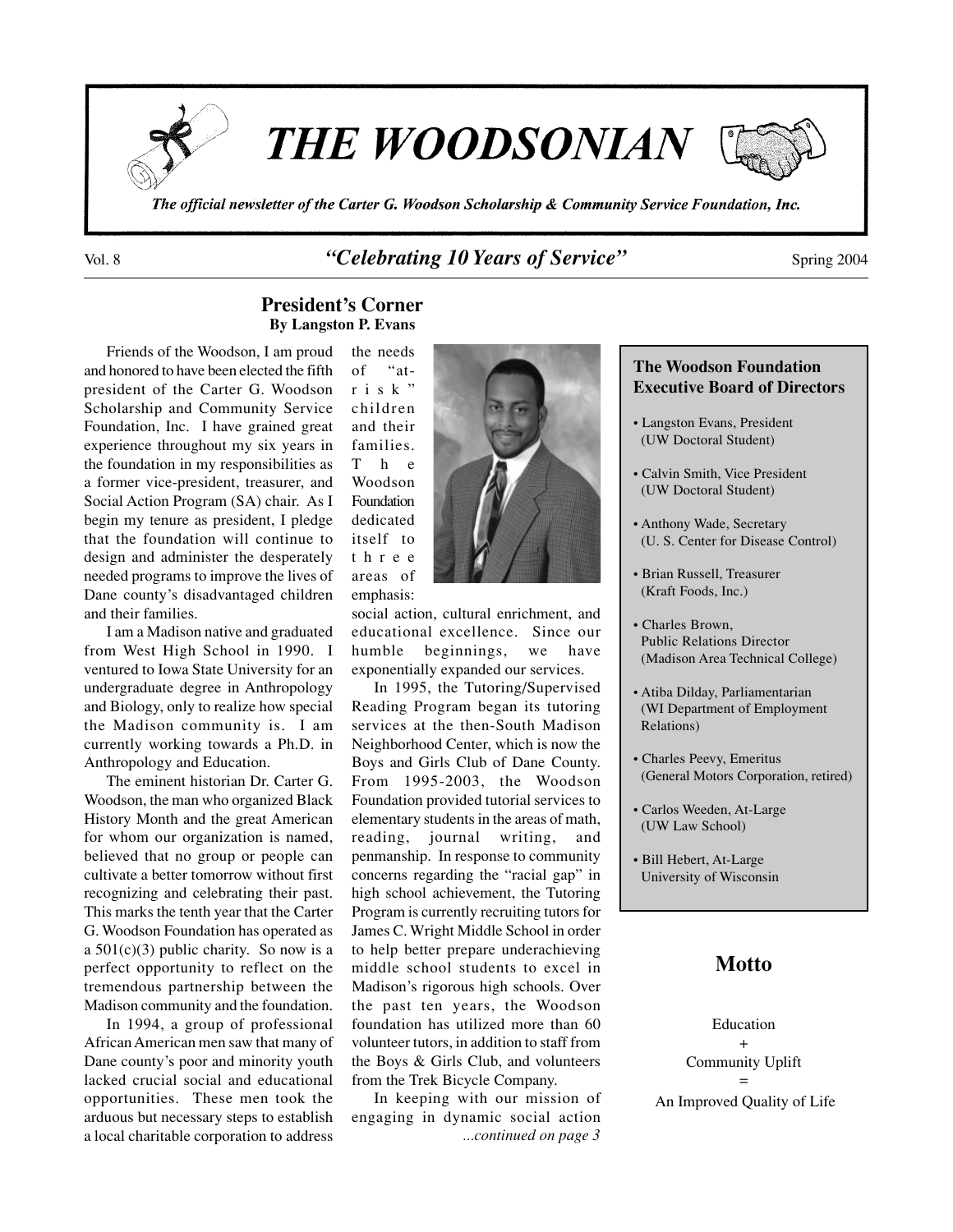# **Woodson "Man of the Year"**

The Carter G. Woodson Foundation, Inc. is proud to announce Ronald Smith as its "Man of the Year." Ron is a graduate of the University of Wisconsin-Madison and currently works for the Panvera Corporation as a scientist. Ron's commitment to the Madison community

On November 25, 2003, members and other volunteers of the foundation participated in its Annual Food Drive at the Mount Zion Baptist Church in South Madison. Thanks to the efforts of donors and Pat Simpson at Copps Foods on Whitney Way, dozens of families were able to receive a basket with a turkey and canned goods that allowed them to have a true Thanksgiving feast. In addition to supplying the poultry and cans of has been extraordinary. He is a Big Brother through United Way, works with grade-school children to encourage them to pursue careers in science, and volunteers at several area community centers. In addition, Ron's work in the foundation has been nothing short of inspiring. Having held every position from parliamentarian to 3 years as immediate past president, he has had a whirlwind of ideas and energy. He continues to make invaluable contributions to the Woodson Foundation.

# **Foundation Helps out During the Holidays**

vegetables and other foodstuffs, volunteers helped load the baskets into cars and delivered them to those individuals who were unable to make it to the church to pick them up. Anthony Davis, star Wisconsin Badger tailback and member of the Woodson Foundation, helped out with the food drive, even helping to deliver the baskets to many who were too ill to come to the church. This year's food drive marked the end of the tenure of the current Social Action Program Chair, Atiba K. Dilday. Mr. Dilday has been the Social Action chair since 1998 and has overseen the Thanksgiving Food Drive as well as other charitable endeavors under his auspices. We are saddened to lose him, but we know that his replacement will serve as effectively as he did.

### **Tutoring Program Continues Partnership**

The Tutoring/Supervised Reading Program is continuing its partnership with the Schools of Hope Middle School Tutoring/Mentoring Project at the James C. Wright Middle School. Tutors are committed to assisting underachieving students in preparation for successful completion of algebra and other academic subjects upon entering high school. Tutors will begin their assignments in April 2004. Tutorial support will be provided in some classrooms, on an individualized basis, or in small groups. In the past seven years, the foundation offered tutoring in the late afternoon after 4:30p. Now, we are challenged by a lack of available students in the late afternoons at the Wright Middle School. Therefore, tutors are being scheduled at various times during the day. The impact of this kind of scheduling has made it more difficult to recruit tutors who work during the day. As a result, the foundation still has the urgent need to continue to recruit more tutors. Interested volunteers must undergo a police background check and have a willingness to help students become independent learners, communicate sensitivity, respect, and understanding of underachieving

students, establish trust and a positive relationship with students, help motivate students toward higher educational goals, and abide by school policies and confidentiality requirements.

Recently, the Tutoring Program received its 8th-year approval status from Reading Is Fundamental (RIF) in Washington, DC. The benefits of this special status make it easier for the Tutoring Program to accomplish its literacy and reading goals. RIF provides assistance on motivational activities for reading, strategies for a greater level of parental involvement, fundraising ideas, and access to discounted books up to 75% from selected publishers. In the 2003- 04 academic year, the program has sponsored two book distributions at Wright Middle School. Students had access to more than 200 high interest, multicultural books that they could own



and read again and again. The final book distribution for the school year will be in June. The primary goal of book distributions is to encourage students to read for fun and knowledge as a life-long activity. To further support the needs of the book distributions, the Tutoring Program has submitted a book grant to First Book of Dane County. Finally, the Tutoring Program will be jointly sponsoring a field trip with the Cultural Enrichment Program of the foundation for students who actively participate in the program and exceed expectations. Contact Charles Brown, Chair of the Tutoring Program, at 274-0311, if you are interested in tutoring or know others who are.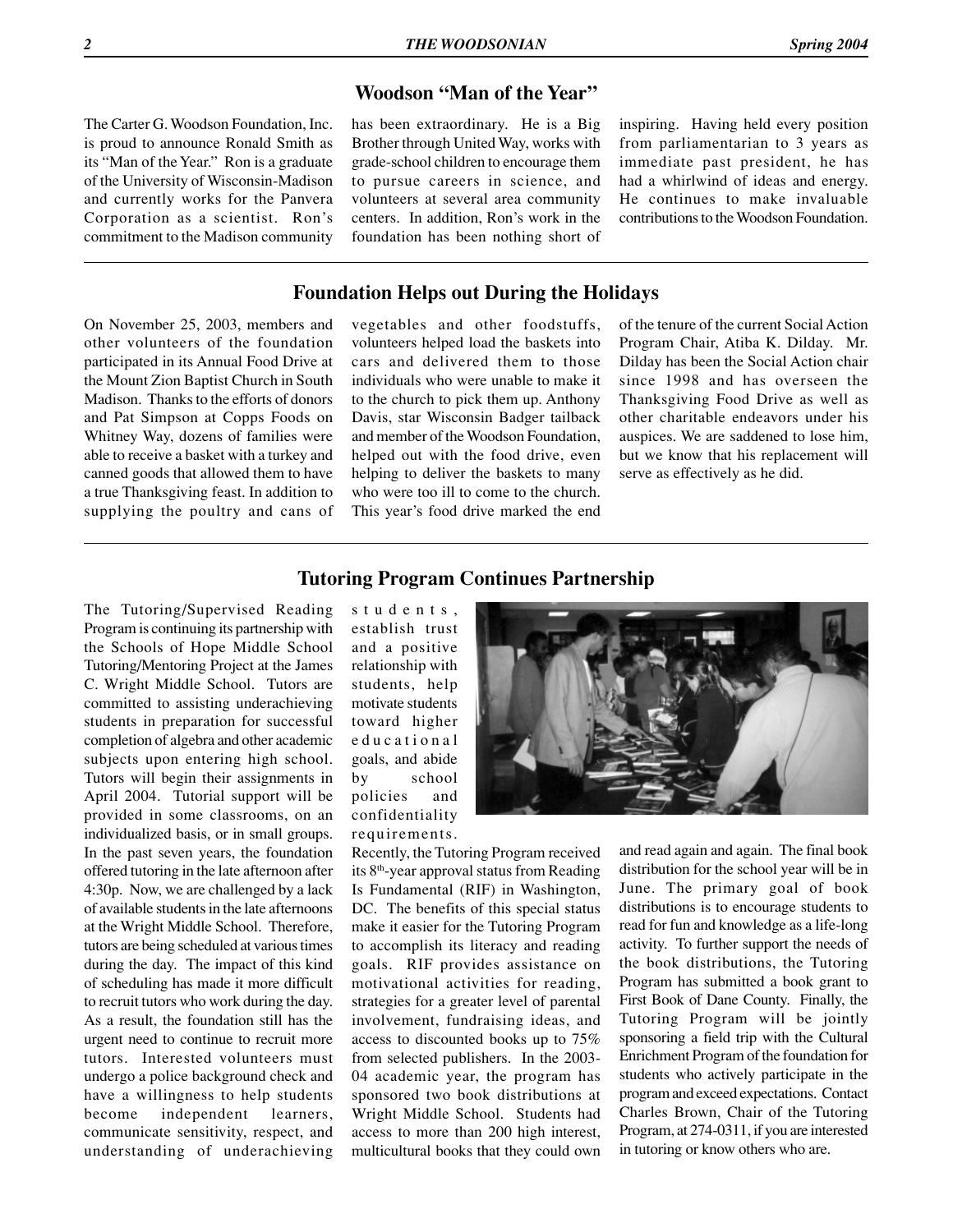## **Scholarship Program Update**

The Carter G. Woodson Scholarship is given annually to Madison-area, high school seniors matriculating into postsecondary educational institutions. Since its inception in 1994, the Woodson Scholarship has provided monetary support to graduating seniors in the form of scholarships and book awards. The awards, totaling over \$10,000, have helped several students achieve their educational goal - a college education.

Recipients of the Carter G. Woodson Scholarships have gone on to represent the city of Madison and their respective high schools in institutions of higher education such as Tuskegee Institute (Tuskegee, AL); Fisk University (Nashville, TN); Cornell University (NY, NY); University of Chicago (Chicago, IL); the University of Wisconsin System; and the Wisconsin Technical College System. Some of the educational pursuits have included nursing, education, hotel and business management, and psychology. In addition, the Scholarship Committee has encouraged students to keep the foundation appraised of their accomplishments and educational endeavors. Most recently, students have been elected to student government positions, received further academic recognition, graduated from college and successfully entered the work force.

The 2003 Woodson Scholarship recipient, Keziah Calmese, is a freshman at Cornell University in the Hotel Administration Program. While in high school, Keziah served actively in the community through organizations such as Fountain of Life Children's Ministries and Roof Over Our Heads Homeless Aide Program. Keziah also served on the West High Student Council and was a peer tutor in Spanish and mathematics while maintaining a 3.56 GPA on a 4.0

scale and serving on the National Honors Society.

If you would like further information on the Carter G. Woodson Scholarship Program, please contact Ron Smith, Chair, Scholarship Committee, Carter G. Woodson Foundation, P.O. Box 1494, Madison, Wisconsin 53701-1494. You may also obtain a 2004 Carter G. Woodson Scholarship application through local high school guidance counselors. The deadline for the 2004 scholarship application is 4 p.m. Friday, June 4. Criteria for the Woodson Scholarship require that the applicant (1) be a graduating high school senior and plan on attending a recognized two or four-year post-secondary educational institution; (2) possess a minimum of 2.5 GPA on a 4.0 scale or its equivalent; (3) show evidence of successful volunteer or community service; and (4) demonstrate financial need.

#### *President's corner continued...*

programs, the foundation has sponsored an annual Thanksgiving Food Drive that has donated holiday meals and non-perishable goods to needy area families. In 10 years, we have distributed approximately 1,000 turkeys and hams to families and individuals who otherwise would not have had a Thanksgiving meal. In addition, the foundation has sponsored a medical awareness program to tackle heath issues that affect poor and minority communities.

Members of the foundation recognize the importance of making continuing education more accessible to those students who need it most. Therefore, we proudly provide college scholarships and book grants to local high school seniors, who have overcome adversity and demonstrate a commitment to community service and academic excellence. Moreover, we have provided financial assistance to twenty deserving high school seniors in the past ten years. The Woodson Foundation is also committed to making yearly contributions to the United Negro College Fund, an organization that supports historically Black colleges and universities.

Exposure to arts and cultural experiences broaden young people's minds and improve their academic performance. In the past ten years, the Woodson Foundation has taken several hundred elementary children on multicultural field trips to such places as the DuSable Museum of African American History, the Museum of Science and Industry in Chicago, the Black Holocaust Museum in Milwaukee, and the Madison Civic Center.

Beyond scholarship and social action programming, the foundation has worked with progressive-minded businesses and compassionate volunteers and has cultivated better futures for innumerable Dane county youth over the past ten years. None of this would have happened without the intensely committed leadership of our organization's past presidents: Anthony Wade, Charles Brown, Anthony Lindsey, and Ronald Smith.

As we move into our second decade of community service, I wish to expand our organization's programs to serve even more children and families. Recent cuts in social services have increased the need for our services. I would like to increase our joint ventures with other local educational and community service organizations, so that we may pool our resources in our efforts to make Madison more livable. We will continue to foster our relationships with local businesses and increase the visibility of our service projects.

Booker T. Washington once said, "Success is to be measured not so much by the position that one has reached in life as by the obstacles which he has overcome while trying to succeed." This is not only how the Woodson Foundation judges the people whose lives we aim to improve, but it is also how we assess our own accomplishments. Over the past ten years, we have encountered and overcome numerous barriers in providing community service, yet we are now even more committed to community uplift than we were in 1994. Thanks to all of you who have donated time, money, or both to the Carter G. Woodson Foundation. Because of you, we have enjoyed ten successful years working to improve the quality of our neighbors' lives.